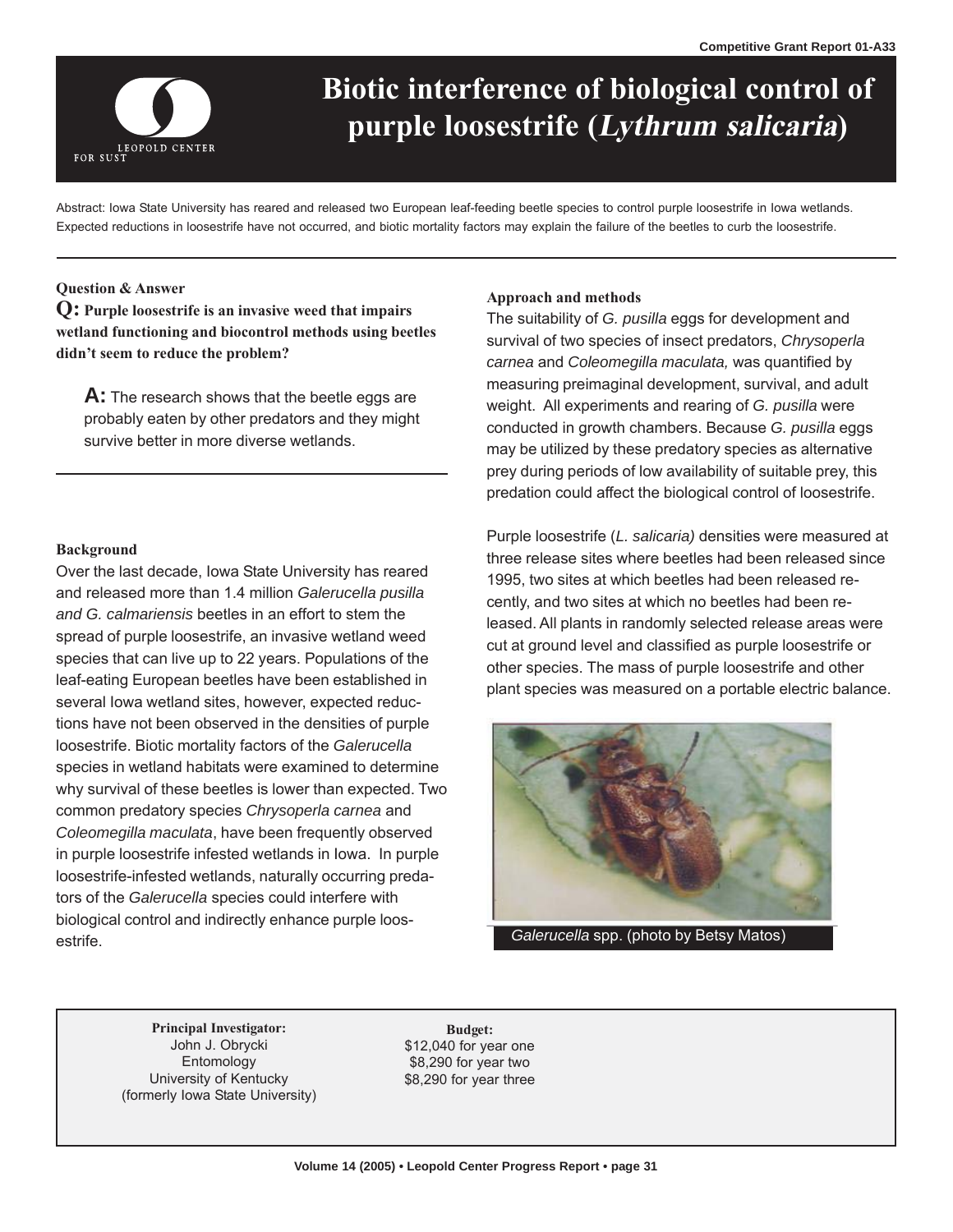## **Results and discussion**

*Egg predation.* Thirty-seven percent of *C. carnea* larvae completed development on *G. pusilla* eggs. The greatest decline in survival within a life stage (50 percent) was during the second instar stage. *G. pusilla* eggs were not suitable prey for 95 percent of *C. maculata* larvae, with especially high mortality for *C. maculata* in the second instar stage.

*Estimates of L. salicaria biomass.* Biomass estimates were made at Black Hawk Wildlife Area and Little Storm Lake for four years. At these sites, loosestrife biomass decreased between 1994 and 2000, but increased in 2001 to a level comparable to 1994. At Black Hawk, other biomass types increased, dropped, and increased for the final two years. Little Storm Lake saw two years of decreasing biomass of other types, and slight increases in 2001 and 2002. Biomass was collected from Sunken Grove Marsh in 1994 and 1999 and from Shade's Pond in 2000, 2001, and 2002. At Sunken Grove Marsh, loosestrife biomass increased from 1994 to 1999, whereas biomass of other species was similar in 1994 and 1999. At Shade's Pond, loosestrife biomass was relatively low in 2000 and increased slightly in 2001, while other plant species biomass increased from 2000 to 2001, but declined in 2002. Shade's Pond had the greatest variation of all sites in all varieties of biomass.



Biomass samples were taken at eight additional *L. salicari-* infested wetlands in 2000 and 2001. Compared to 2001, loosestrife totals were lower in 2000 for all but two sites, and other biomass also tested lower for all sites sampled. The percent biomass of other plant species was inversely related to the aboveground biomass of *L. salicaria*.

#### **Conclusions**

Predicted reduction in *L. salicaria* abundance in Iowa wetlands (based on earlier research done in other states) did not materialize. No relationship was observed between biomass of purple loosestrife and numbers of *Galerucella* individuals released at a wetland.

One source suggests that multiple natural enemy species would have greater success in the field than any single species, and in Iowa additional species of natural enemies may need to be established to complement the activities of the two *Galerucella* species. Another possibility is that biological control may be achieved more quickly in mixed plant communities where plant competition is greater. In Iowa, most releases of *Galerucella* species have been made in wetlands dominated by *L. salicaria,*  with only the Shade's Pond release site in this study showing a diverse mixed plant community.

### **Impact of results**

A consistent, long-term sampling program is needed to assess the biological control of *L. salicaria* in Iowa. A suggested monitoring program would include these activities:

• Randomly selected and permanently marked areas within each wetland would be established and sampled twice each year. The first sample would be in early spring to evaluate the overwintering of *Galerucella*  and the second would be in mid- to late August to obtain *L. salicaria* biomass.

• Based on our experiences in the field, ten quadrants would be marked at each site and fresh biomass data would be collected for all plants in the quadrant. Since destructive methods would be used to obtain the biomass samples, quadrants would be randomly selected within a 10 to 20 m radius from the permanently marked spot.